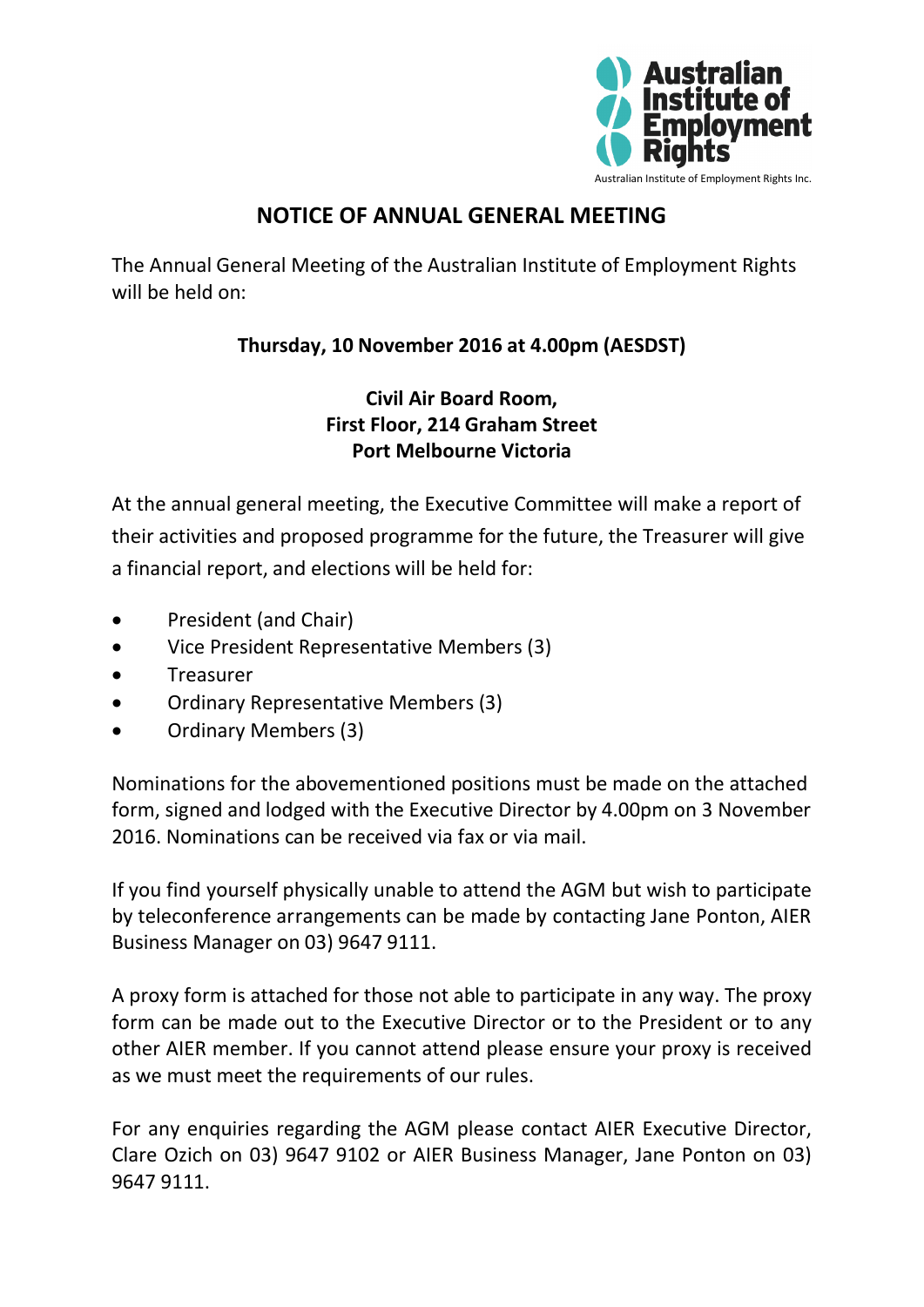

### **ANNUAL GENERAL MEETING PROXY FORM**

The rules of the Australian Institute of Employment Rights (the Institute) provide:

"*A member who is entitled to attend and cast a vote at meetings of the Institute may appoint a proxy or, if the member is a body corporate, a representative, to attend and cast a vote at that meeting".*

I, the undersigned, being a Member of the Institute hereby appoint:

**\_\_\_\_\_\_\_\_\_\_\_\_\_\_\_\_\_\_\_\_\_\_\_\_of\_\_\_\_\_\_\_\_\_\_\_\_\_\_\_\_\_\_\_\_\_\_\_\_\_\_\_\_\_\_\_\_\_\_\_\_\_\_** *[full name of proxy] [address of proxy]*

as my proxy to vote for me on my behalf at the Annual general meeting of the Institute to be held on **Thursday, 10 November 2016 at 4.00pm** and at any adjournment thereof. If the proxy is blank or if my proxy does not attend, then the chairperson of the meeting is appointed as my proxy.

**Signed: \_\_\_\_\_\_\_\_\_\_\_\_\_\_\_\_\_\_\_\_\_\_\_**

**Print Name: \_\_\_\_\_\_\_\_\_\_\_\_\_\_\_\_\_\_\_\_\_\_\_**

**Proxy forms should be completed and signed and returned to** *The Executive Director, AIER, PO Box 394 Port Melbourne Vic 3207* **or faxed to 03) 9647 9199 before 3.00pm (AESDST) on Thursday, 10 November 2016.**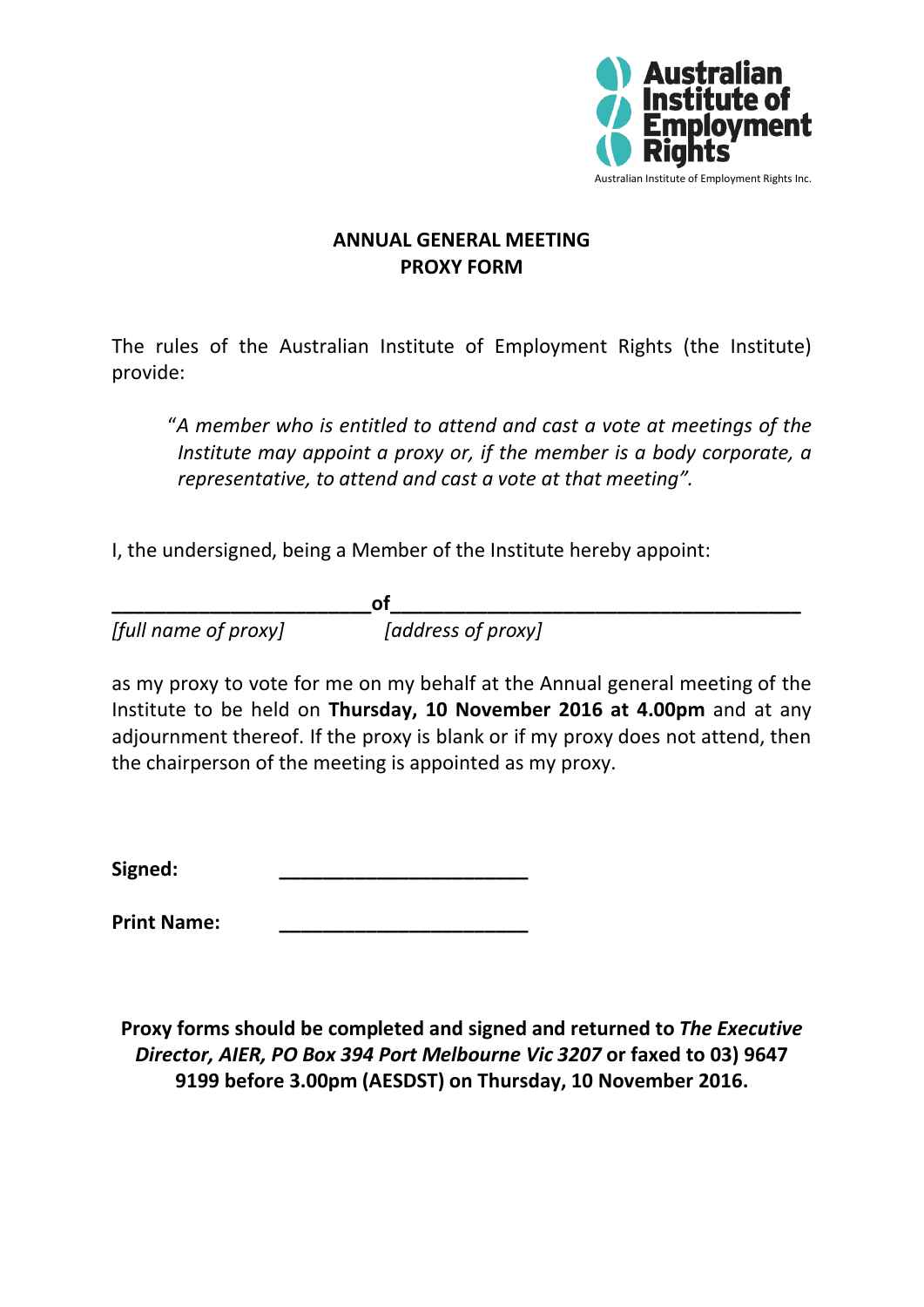

#### **ELECTION OF OFFICE BEARERS NOMINATION FORM**

In accordance with the Institute's rules, nominations for the following positions on the Executive Committee close at 4.00pm on 3 November 2016:

- President
- Vice President Representative Members (3)
- Treasurer
- Ordinary Representative Members (3)
- Ordinary Members (3)

The Institute's rules require that the representative positions on the Executive (Vice President and Ordinary) are each filled by:

- An employee representative
- A union representative
- An independent representative

Under Rule 67, nominees for any of the Representative positions on the Executive Committee must meet the following criteria (as relevant for each position):

- (a) Each Representative member must have at least five (5) years experience or other substantial experience in the relevant field.
- (b) The experience required for each of the particular positions is:
	- (i) Employer Representative: experience as an employer dealing with workplace relations issues or experience representing employers in relation to workplace relations issues.
	- (ii) Union Representative: experience working for a union or otherwise representing employees in relation to workplace relations issues.
	- (iii) Independent Representative: experience as a member of a tribunal or court, in academia, in the service of government, or as a legal practitioner or other independent professional adviser providing independent advice or service in relation to workplace relations.

If there is a dispute in regards to whether a nominee for a Representative position is sufficiently qualified or otherwise eligible, the dispute will be resolved by the Returning Officer in accordance with these Rules. The decision made by the Returning Officer will be final and conclusive if made in good faith.

#### **Nominations must be in writing on the prescribed form overleaf and must be signed by the person nominating.**